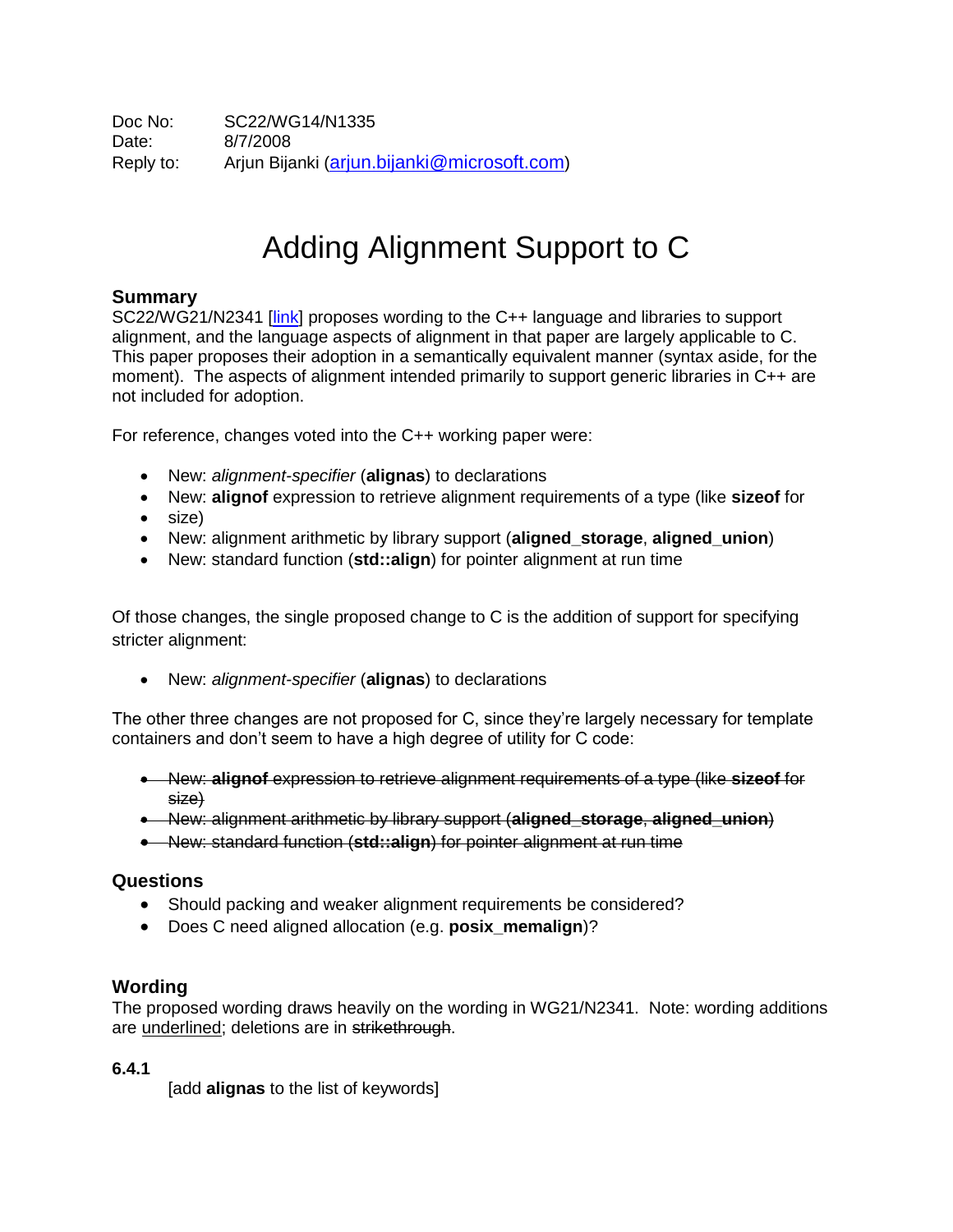### **6.2.8 Alignment of objects [new section]**

1. Object types have *alignment requirements* which place restrictions on the addresses at which an object of that type may be allocated. An *alignment* is an implementation-defined integer value representing the number of bytes between successive addresses at which a given object can be allocated. An object type imposes an alignment requirement on every object of that type: stricter alignment can be requested using **alignas**.

2. A *fundamental alignment* is represented by an alignment less than or equal to the greatest alignment supported by the implementation in all contexts.

3. An *extended alignment* is represented by an alignment greater than the greatest alignment supported by the implementation in all contexts. It is implementation-defined whether any extended alignments are supported and the contexts in which they are supported. A type having an extended alignment requirement is an *over-aligned* type.

4. Alignments are represented as values of the type **size\_t.** Valid alignments include only those values supported by the implementation for fundamental types, plus an additional implementation-defined set of values, which may be empty. [*Footnote*: It is intended that every valid alignment value is an integral power of two]

5. Alignments have an order from *weaker* to *stronger* or *stricter* alignments. Stricter alignments have larger alignment values. An address that satisfies an alignment requirement also satisfies any weaker valid alignment requirement.

6. The types **char**, **signed char**, and **unsigned char** shall have the weakest alignment requirement.

7. If a request for a specific extended alignment in a specific context is not supported by an implementation, the implementation is allowed to reject the request as ill-formed. The implementation is also allowed to silently disregard the requested alignment.

# **6.7 Declarations**

# **Syntax**

*declaration-specifiers:*

*storage-class-specifier declaration-specifiersopt type-specifier declaration-specifiersopt type-qualifier declaration-specifiersopt function-specifier declaration-specifiersopt alignment-specifier*

# **6.7.9 Alignment specifiers [new section]**

- 1. The alignment specifier has the form *alignment-specifier* **alignas** *(constant-expression)*
	- 2. The *constant-expression* shall be an integer constant expression.
		- If the constant expression evalues to a fundamental alignment, the alignment requirement of the declared object shall be the specified fundamental alignment.